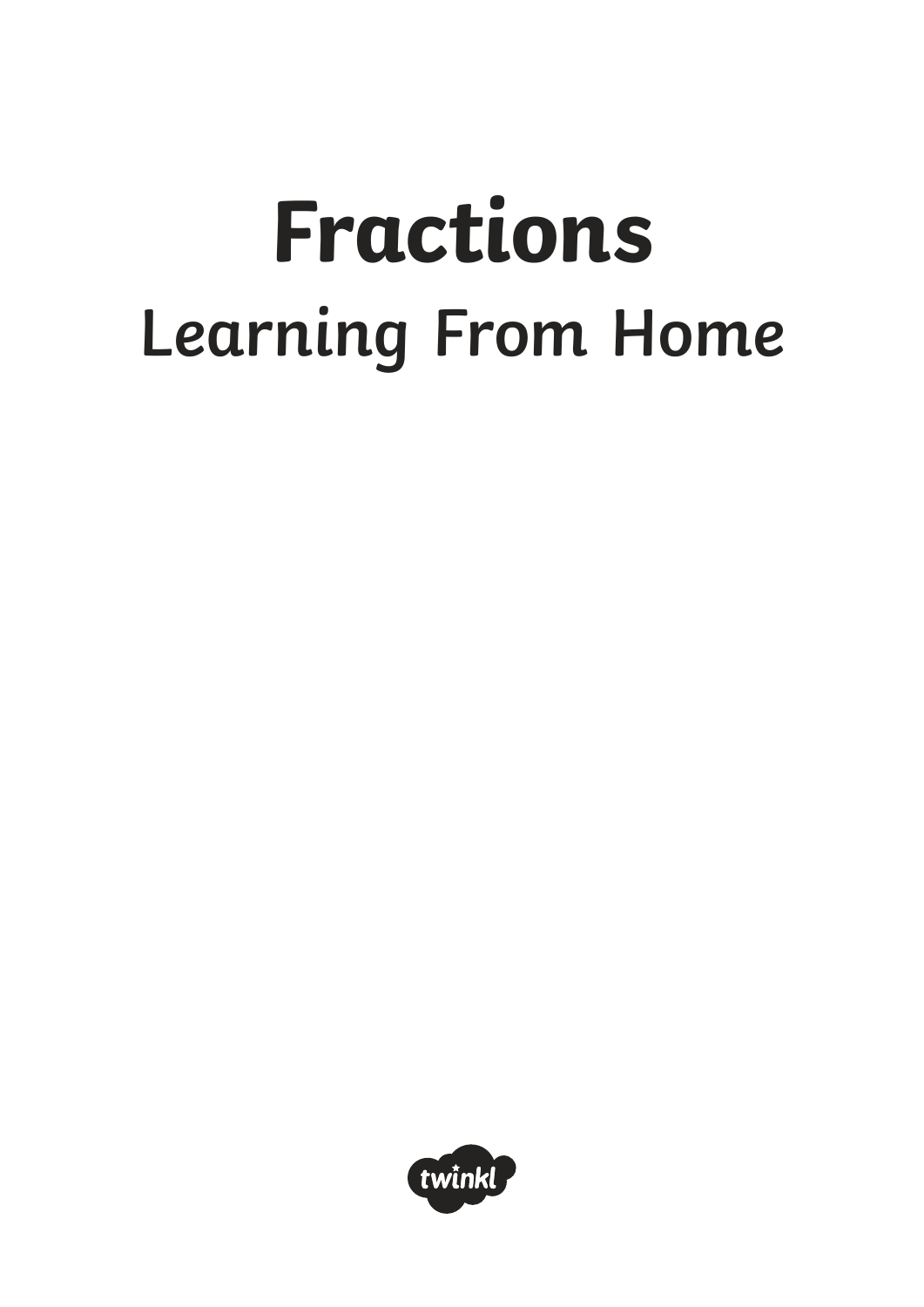### **Read and Colour the Fractions**

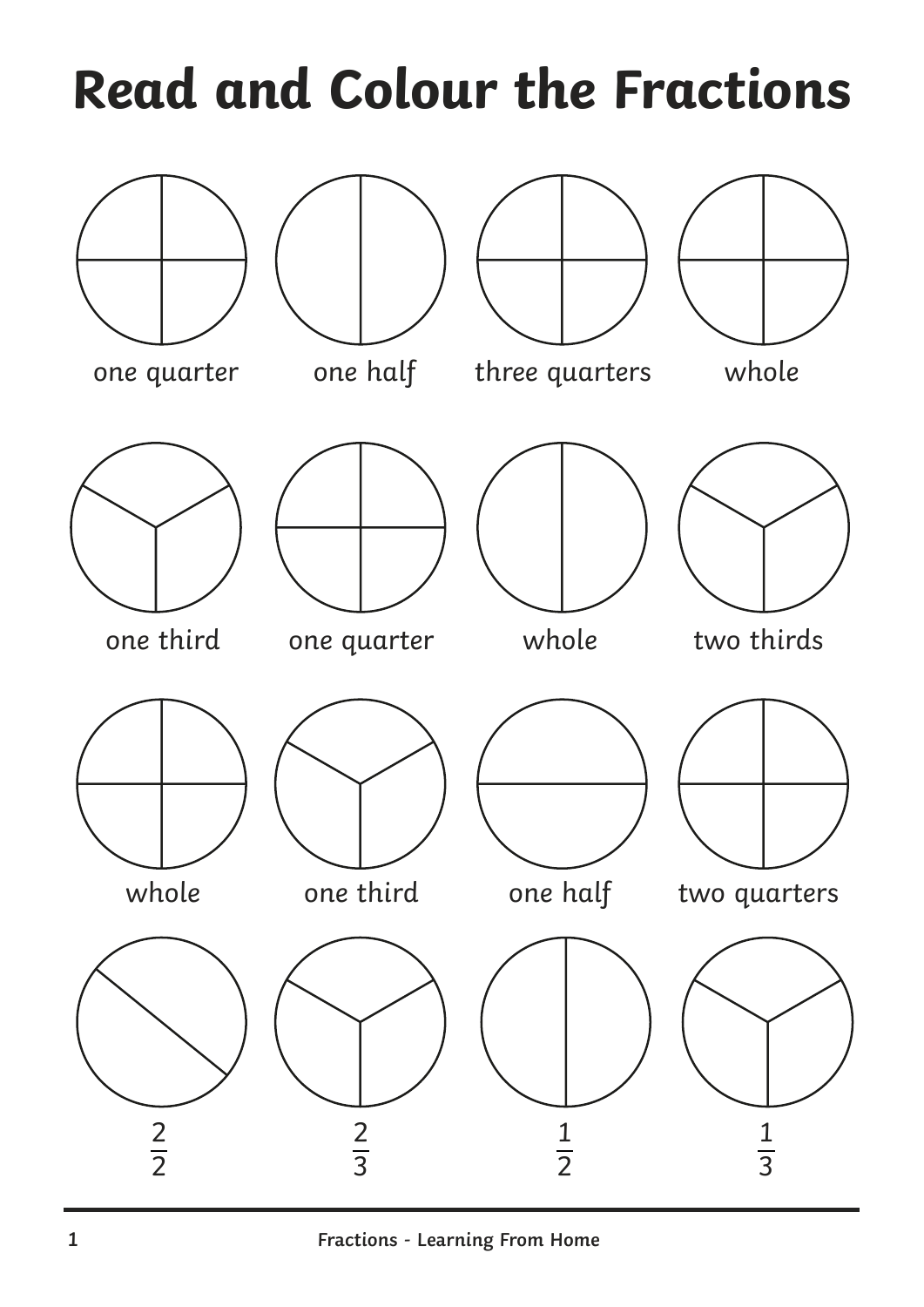## **Colouring Fractions**

Follow the instructions and colour the cars.

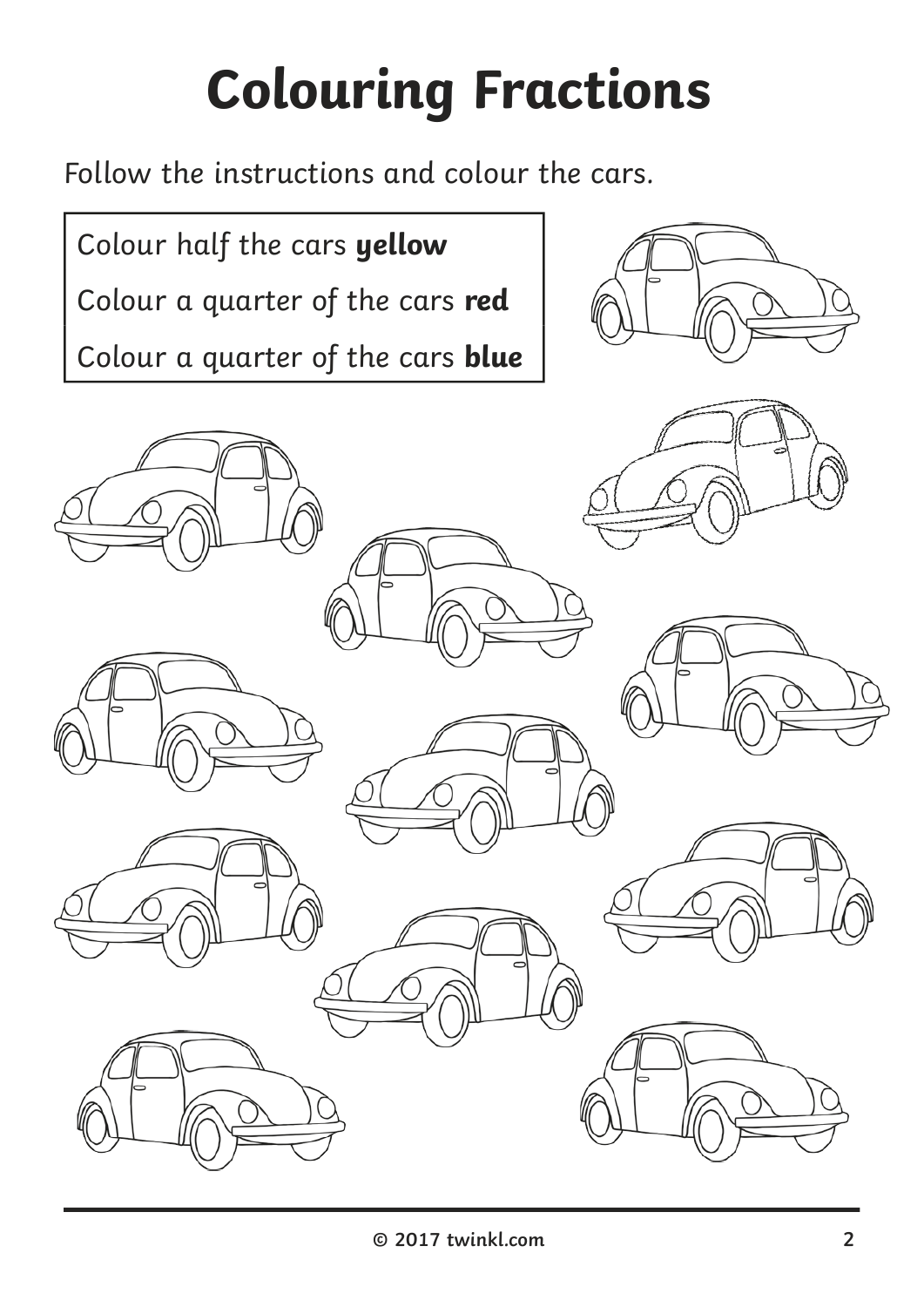#### **Identifying Quarters, Thirds and Halves**

Write one of these fractions in each answer box:

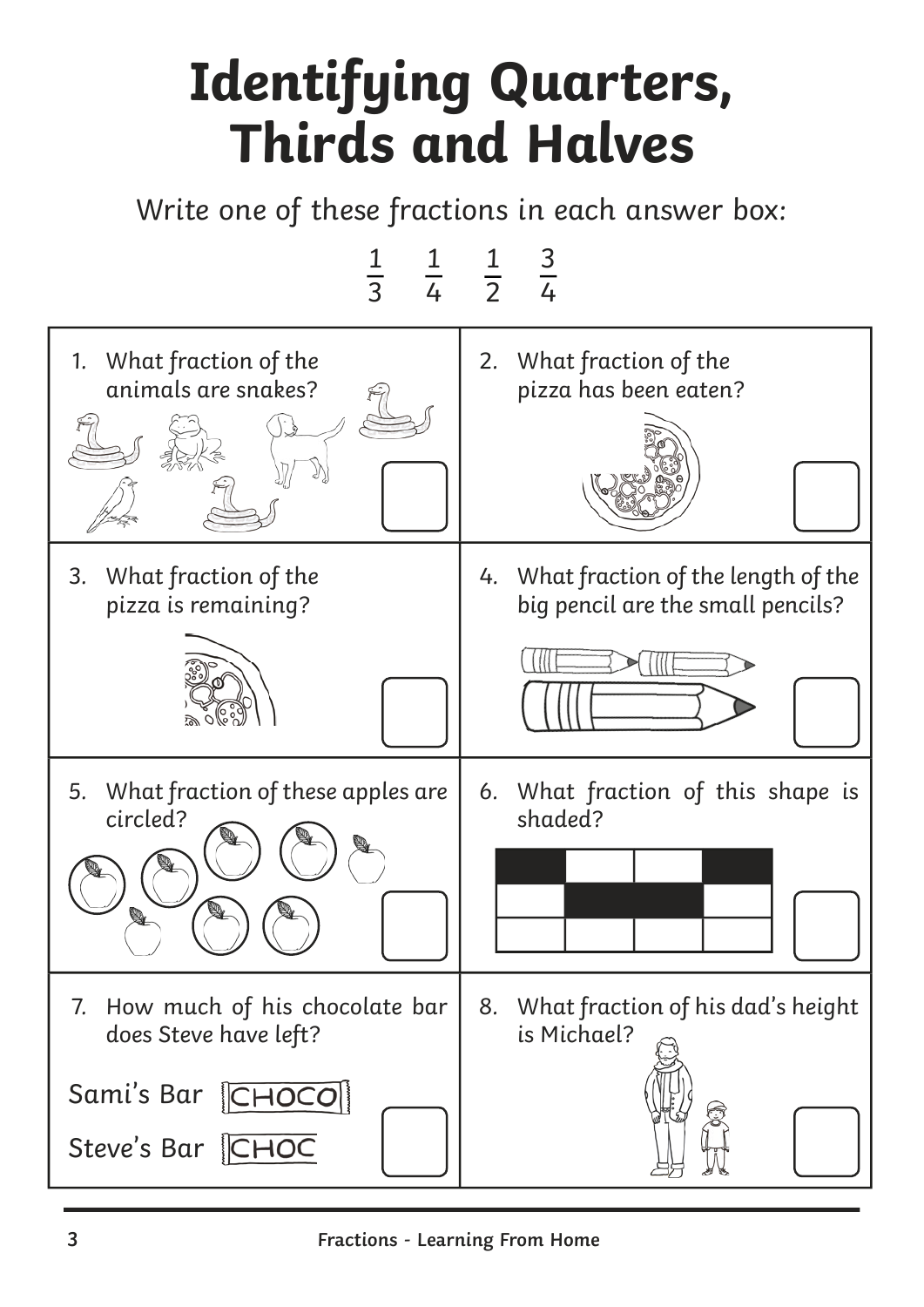#### **Finding Simple Fractions of Numbers**

Find half by dividing a number into two equal parts. Find a quarter by dividing a half into two equal parts.



1. Find a half and a quarter of each of these numbers. Draw circles to help you.

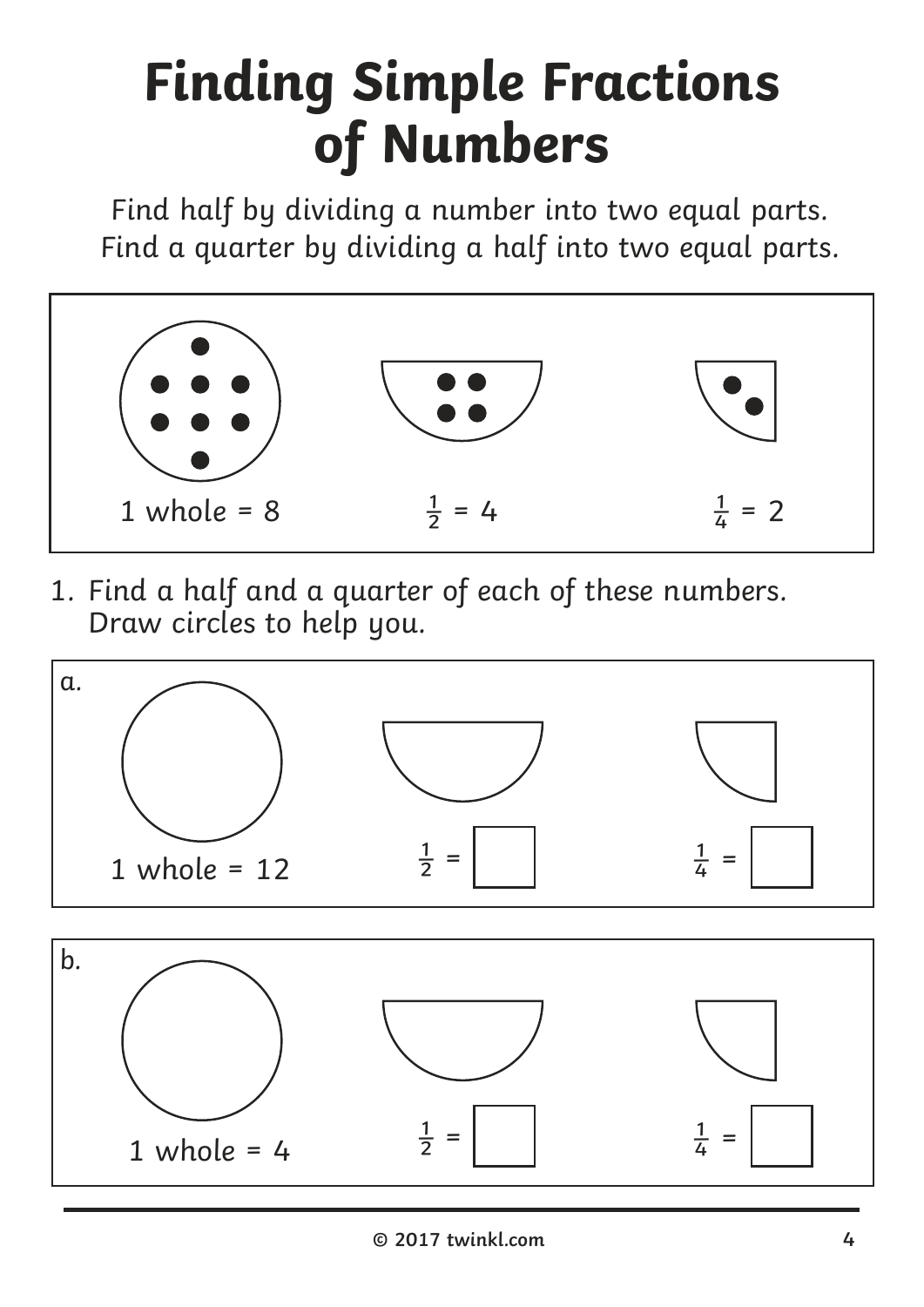

2. Find a half and a quarter of these numbers by halving and halving again:

| a. 1 whole = 28 $\frac{1}{2}$ = |                 | $\frac{1}{4}$   |
|---------------------------------|-----------------|-----------------|
| b. 1 whole = 32 $\frac{1}{2}$ = |                 |                 |
| c. 1 whole = $24$               | $rac{1}{2}$ =   | $\frac{1}{4}$   |
| d. 1 whole = $40$               | $\frac{1}{2}$ = | $\frac{1}{4}$ = |
| e. 1 whole = 100                |                 |                 |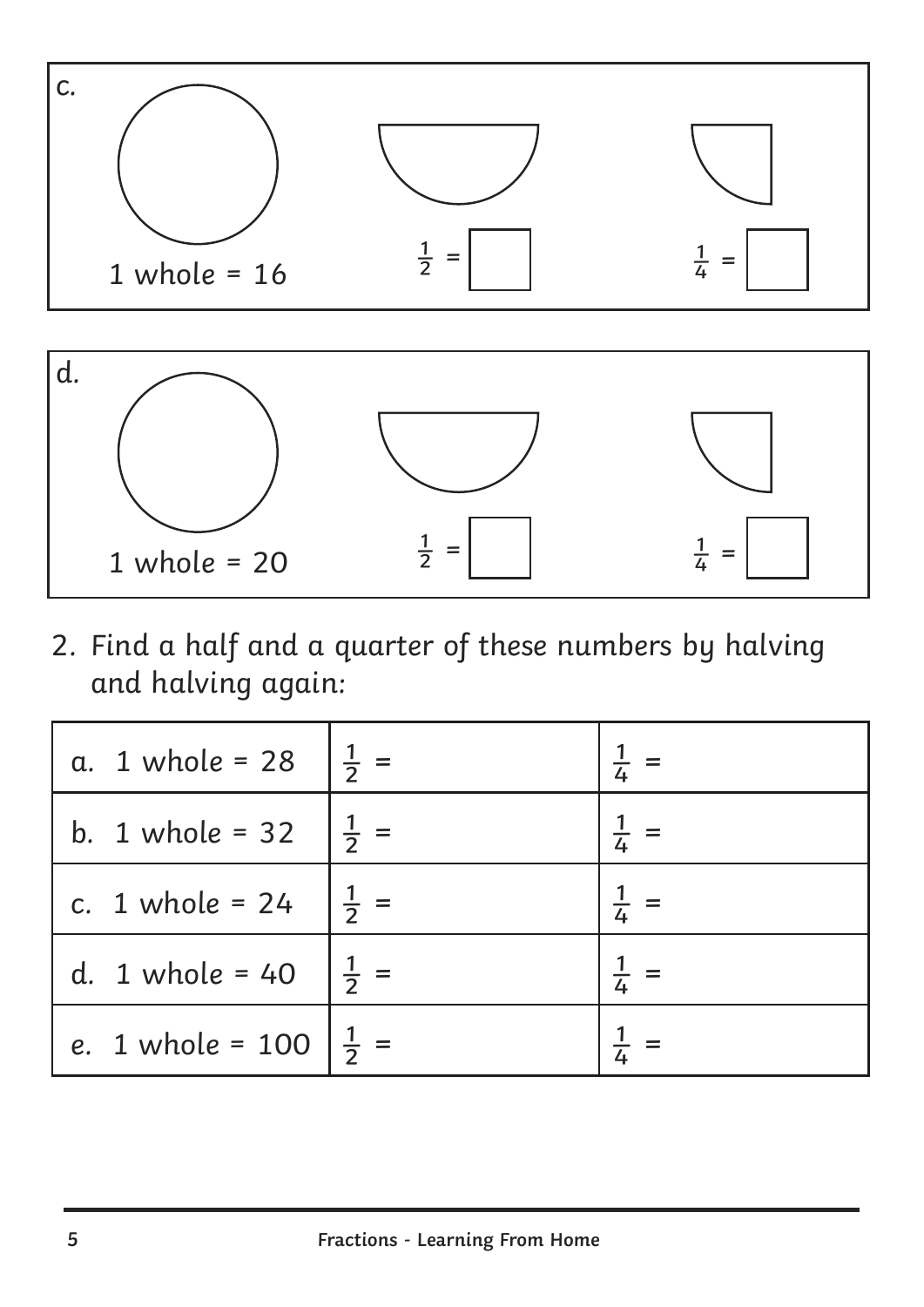## **Recognising Equivalence between**  $rac{1}{2}$  and  $rac{2}{4}$

1. Find  $\frac{1}{2}$  and  $\frac{2}{4}$  of each of these shapes. What do you notice?

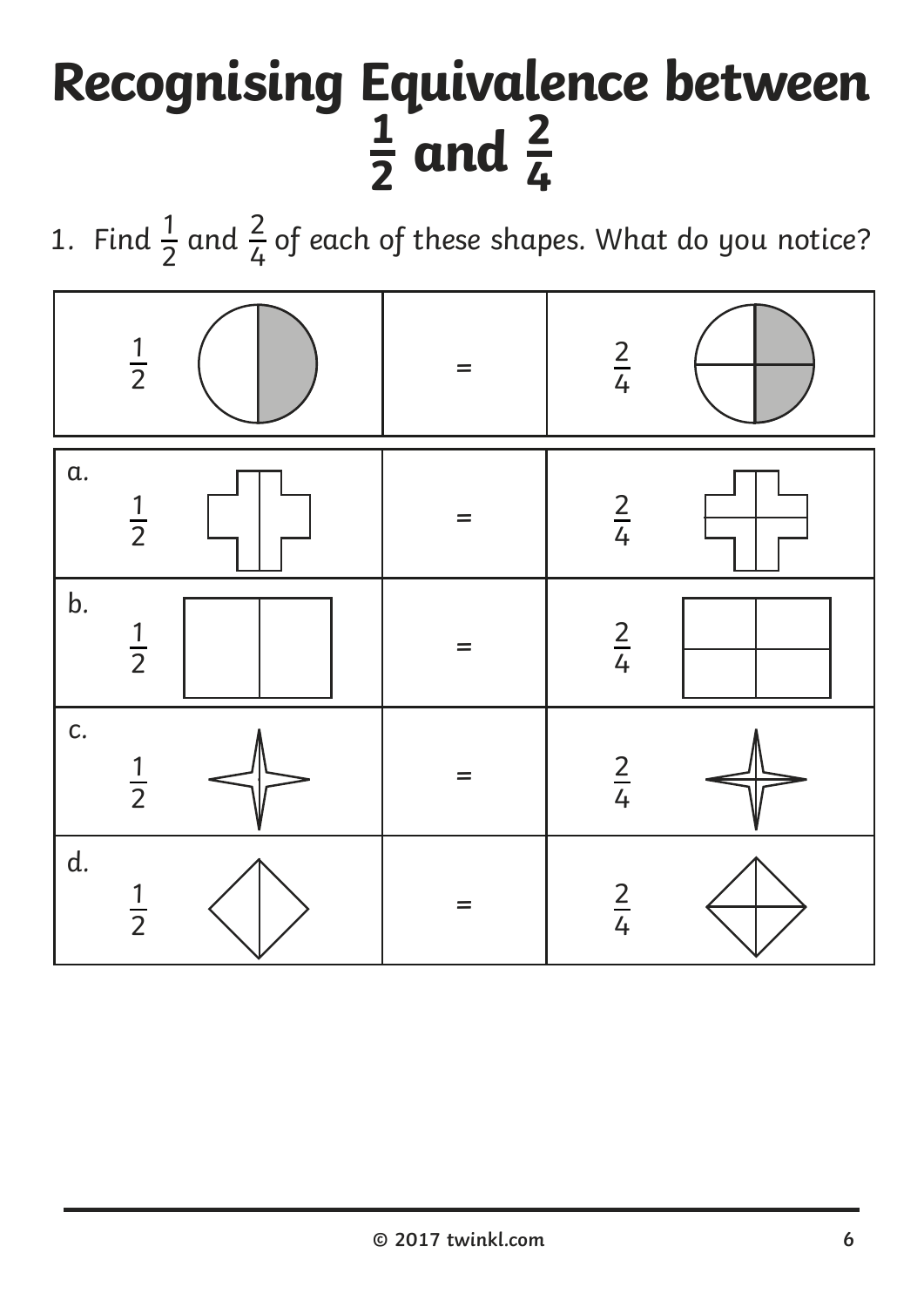2. Find  $\frac{1}{2}$  and  $\frac{2}{4}$  of each of these shapes. What do you notice? 

| $\frac{1}{2} = \boxed{4}$ |  |  |  | $\begin{bmatrix} 0 & 0 & 0 & 0 \\ 0 & 0 & 0 & 0 \end{bmatrix} = \begin{bmatrix} 0 & 0 & 0 & 0 \\ 0 & 0 & 0 & 0 \end{bmatrix} \quad \frac{2}{4} = \boxed{4}$ |
|---------------------------|--|--|--|-------------------------------------------------------------------------------------------------------------------------------------------------------------|
|---------------------------|--|--|--|-------------------------------------------------------------------------------------------------------------------------------------------------------------|